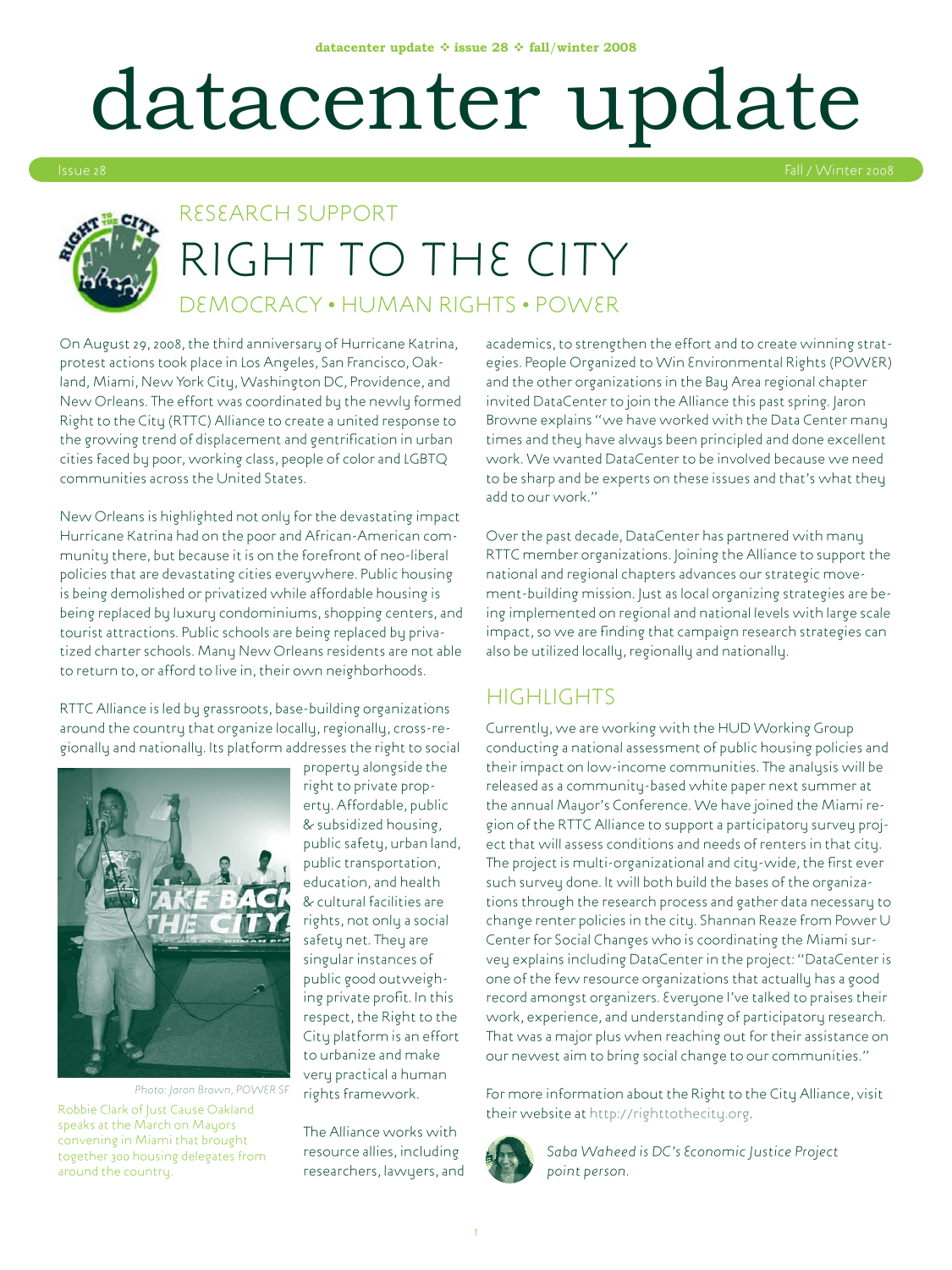## Research Justice Advocacy Knowledge is Power

DataCenter has been empowering communities with social science tools and access to information to leverage their voices and experiences as legitimate stakeholders for thirty years. Over the past three years, we've honed our analysis of research as a political framework to be assessed, challenged and understood. We first described our analysis as "Decolonizing Research" to name the structural inequities within research and trace its roots in the history of colonization and imperialism. We found that naming that history helped communities reclaim research and own it in their day-to-day struggles for change. Wanting to move the theory into a social justice agenda, we introduced "Research Justice Advocacy" to our program strategy last year to **actively uphold community expertise within the broader field of research.**



On the other end of the research spectrum, universities have a particular gatekeeper role and history. For communities holding that historical memory of research oppression, distrust often arises

when academics enter into community spaces. Prompted by the legacy of the Civil Rights movement and recent challenges to intellectual property from the collective commons, some scholars are striving to create and engage in better partnerships with communities.

Since launching RJ Advocacy, various professors and institutions have invited DC to speak about Research Justice and to work with them on creating effective partnerships and projects with communities and community organizations. This year, we have presented at San Francisco City College, University of Southern California, University of California at Santa Barbara, and Florida International University's Research Institute on Social and Economic Policy (RISEP), with more talks being planned.

We are excited to **build relationships with academic allies** who are being intentional in engaging with communities and in dismantling the typical hierarchy of researcher over community. Sandra Ball-Rokeach, a Professor and Associate Dean for Faculty Affairs in the Annenberg School for Communication at USC, describes the importance of universities working with communities: "In this time of great challenge to civil society, academics, and especially those who research social change and civic engagement, can benefit from partnering with social

change agents and organizations working on the ground to improve community life. These partnerships can inform social research at the same time that they contribute to communities. **Academic-advocacy partnerships are on the rise** and, in the process, we are learning how to make them an integral part of graduate training programs."

Our next step in this advocacy effort is to create a Research Justice Ally Circle of academics that are interested in being involved in moving forward with Research Justice.

### About the Knowledge Factory

At the top of the Knowledge Factory is knowledge in the world – to the left is community and to the right the mainstream. In our world, knowledge is valued differently based on the source of the information. A community voice may get dismissed by a policy maker because it lacks professional credentials. Or an



institutional report will never reach the community because it is hidden in inaccessible language. The knowledge factory pipelines show how **information can be transformed**—whether to take community experience and present it through social science tools or to take institutional data and translate it into community-friendly language so that it is 'legitimate' and accessible to its audience.

*If you are interested in joining the Research Justice Ally Circle or would like us to do a presentation on Research Justice, contact*



*Saba Waheed at saba@datacenter.org*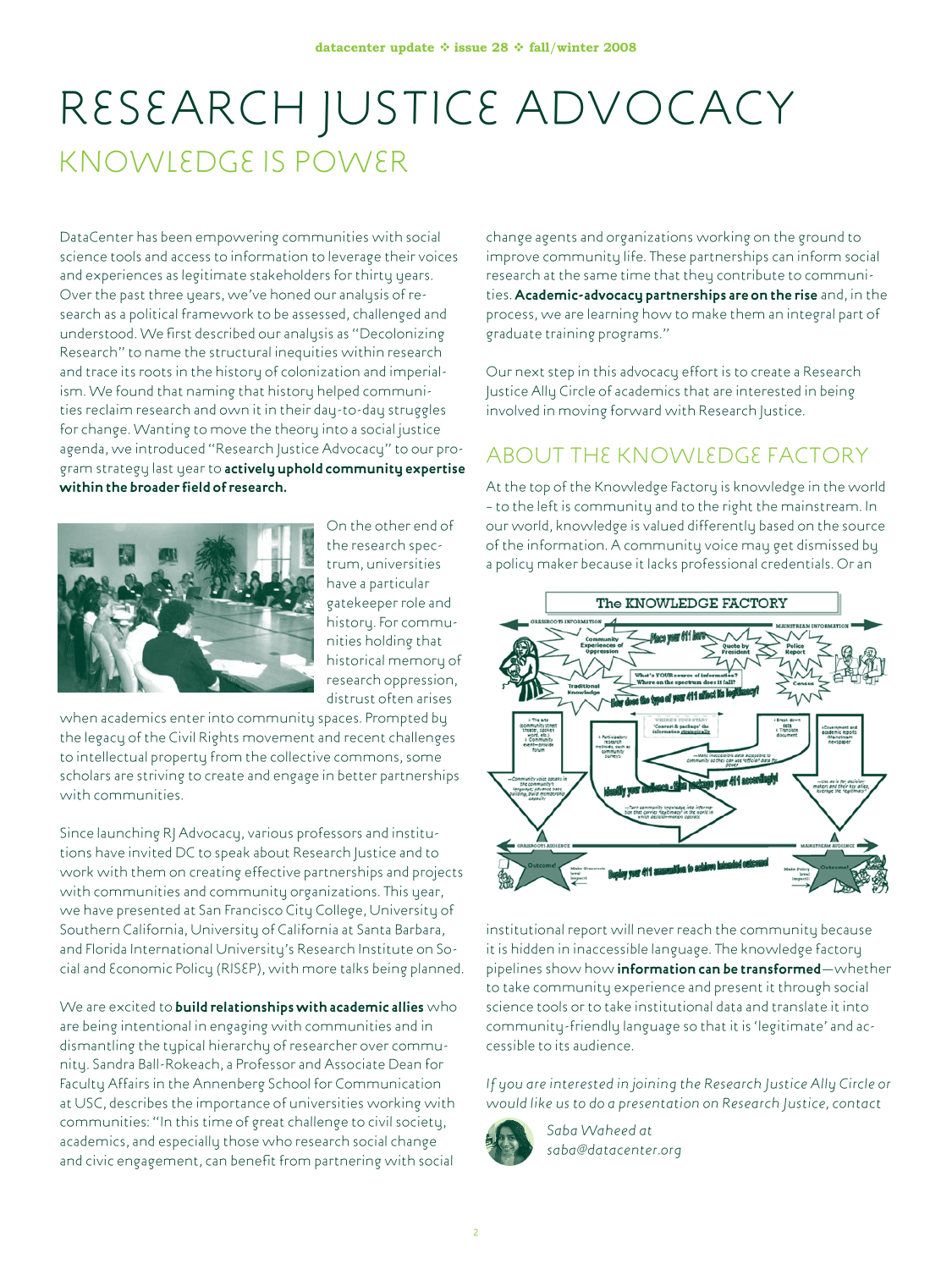## Indigenous Knowledge Project Sacred Knowledge and Strategic Research

This summer, DataCenter launched the Indigenous Knowledge Project implementing a new program initiative. The goal is to strengthen grassroots capacity among traditional and indigenous communities to strategically utilize research, along with culturally-based systems of knowledge, to



*Photo: Black Mesa Water Coalition Youth* San Francisco Sacred Peaks (Flagstaff)

protect the environmental, spiritual, cultural, and economic integrity of their people and lands.

DataCenter has provided essential campaign research support for indigenous communities throughout North America and beyond for decades. In 2006, DataCenter and key constituents examined "research oppression" to determine the barriers to using research as a powerful tool for liberation. We considered:

- Lack of access to data about themselves in mainstream sources;
- Mis-/under-representation in mainstream data sources;
- Lack of community control over the production, documentation, ownership and use of their own data;
- Violation of individual & collective cultural rights;
- And lack of mainstream political legitimacy.

These factors reflect the systemic nature of research oppression in indigenous communities, the historical legacy of over 500 years of colonization. The Indigenous Knowledge Project is dedicated to countering research oppression by training traditional and indigenous communities to employ culturally-appropriate—as they define it—methodologies and research tools. The goal is to empower these groups in a way that is rooted in their spiritual and cultural tradition, and builds their political leverage vis-à-vis outside institutions and powerful interests.

*For more information visit:* www.datacenter.org/programs/indig\_know\_proj.htm or contact miho@datacenter.org



*Miho Kim is DC's Indigenous Knowledge Project point person.*



*Photo: Christopher McCleod* 

Ceremonial Winnemem Wintu War Dance at Shasta Dam

#### YOUTH RESEARCH LEADERS

In late 2006, DataCenter welcomed Michael Preston, a young, emerging leader of the Winnemem Wintu Tribe, as a project partner and intern. He is leading the threeyear Oral Documentation Project of his tribe's sacred sites threatened by the proposed expansion of the Shasta Dam in northern California. Along with Rachel Gelfand, Michael became the first in DC's pilot youth internship program designed to deepen research skills and to experience nonprofit professional development. Internships allow for more hands-on research capacity-building, support around research methods, collaborative strategizing, and mentoring.

The project's research agenda is entirely driven by Michael, with the tribe having full ownership. Michael explains "The Winnemem Wintu are not asking for special treatment, just to save lands always belonging to us, not to mention justice for hundreds of years of broken promises and injustices perpetrated on us. We are fighting to stave off extinction. This kind of story is not unique in the Native American world; it is just one that my Tribe and organizations are shedding a little light on for others to see."

In addition to the educational materials to be produced, Michael and Rachel initiated a radio segment to broadcast the message nationally to strategically deepen public appreciation for their efforts and strengthen legislative support to ensure the sustainability of the tribe's way of life. Their efforts are coming to fruition as California State Senate just passed a Joint Resolution in August urging the federal government to restore federal recognition status to the Winnemem Wintu Tribe, a critical component in protecting the tribe's sacred land rights.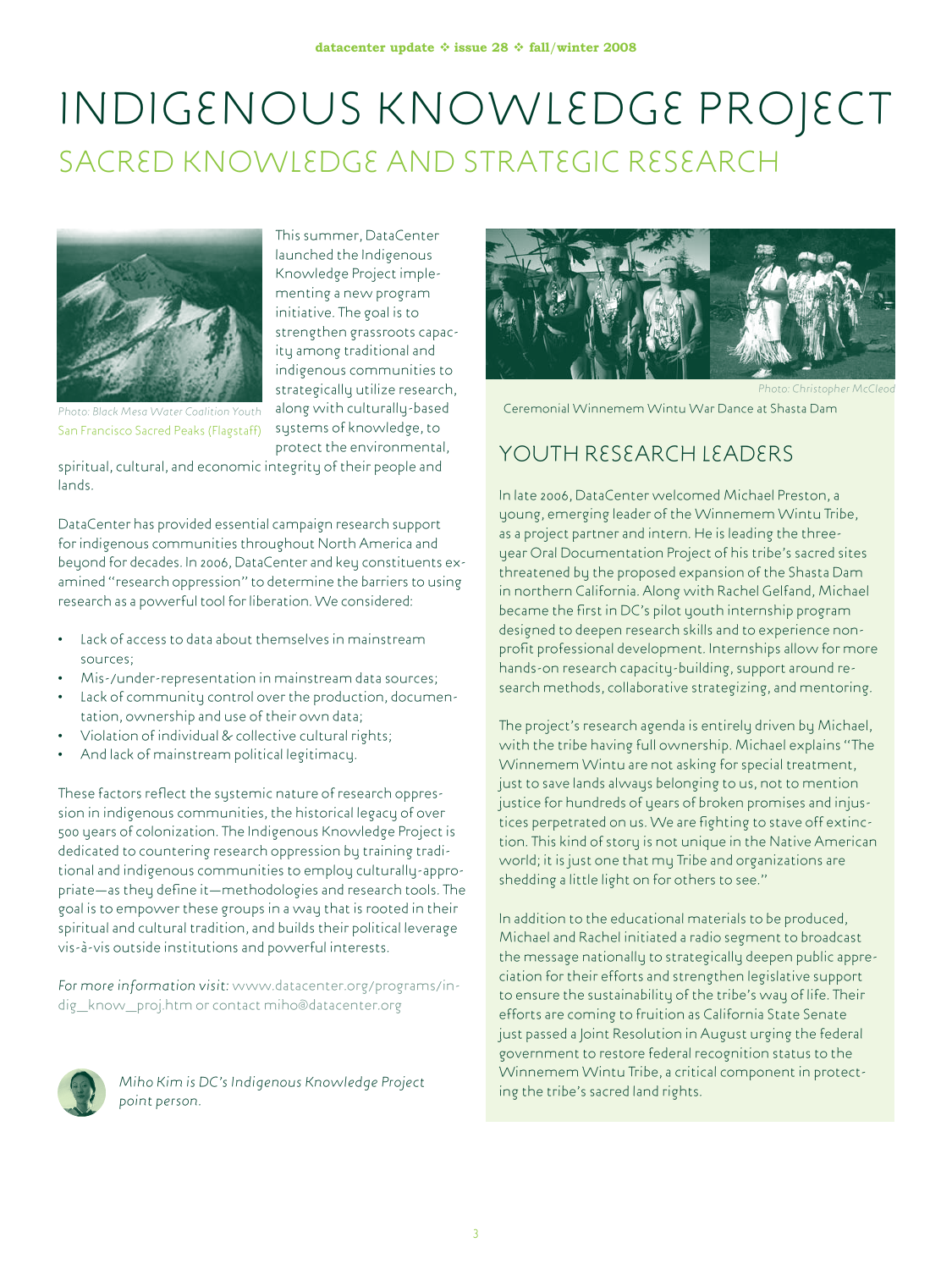# PROGRAM SNAPSHOTS

#### VICTORIES

Congratulations to **Southwest Works Union – Youth Leadership Organization**, successful campaign for *Equal Pay for Equal Work*, launched in San Antonio, Texas, after finding out Bill Miller BBQ restaurant chain was paying workers at different restaurants up to \$2.50 less an hour than others. Biller Miller quietly increased wages at various San Antonio locations. The DataCenter provided research on the company and owners, and consulted extensively on strategy. www.swunion.org

Congratulations to **Environmental Health Coalition** after six years of organizing, for getting the San Diego City Council to adopt the *Children's Right to Lead-Safe Housing Ordinance* on March 11th. This is one of the strongest lead protection ordinances in the country, requiring lead safe work practices and ensuring children living in rental homes are protected from the dangers of lead-based paint. DataCenter provided information on best practices around the country. www.environmentalhealth.org

### PROJECT UPDATES

*Worth More Than a Thousand Words: Picture-Based Tobacco Warning Labels and Language Rights in the U.S.,* published in 2007 by POWER, Tobacco Free Coalition and the DataCenter, has framed tobacco warning labels as a language discrimination issue. The City and County of San Francisco passed a resolution urging US Congressional Representatives to amend the Comprehensive Smoking Education Act of 1984 and require picture-based warning labels. National legislators put forward similar legislation. The report was added to the UCSF Center for Tobacco Control's national tobacco library. www.datacenter.org/reports/reports.htm

**Creative Interventions** creates and promotes critically needed alternative community-based approaches to prevent and end domestic violence and other forms of intimate violence. DataCenter is working with Creative Interventions on the *Story Telling & Organizing Project (STOP)*, a multi-year participatory research project to document stories of everyday people ending violence without relying on the criminal, legal or social service systems. The Project collects, analyzes and produces the stories into inspiring and practical public information for community healing and transformation. www.creative-interventions.org

### NEW PROJECT HIGHLIGHTS

*Mapping the Movement: Organizing for Community Accountability, Transformative Justice and Liberatory Responses to Violence* is a national survey being conducted by DataCenter in conjunction with the **Visions to Peace Project,** a youth leadership development and movement-building project located in Washington, D.C. The goal is to survey organizations working to develop and implement community accountability principles and practices and map the landscape of the growing Transformative Justice field. Transformative justice refers to community-based liberatory approaches to responding to and preventing violence that transform structures of community and social injustice. www.visionispower.org

**Center for Young Women's Development** (CYWD) and Data-Center are partnering in line with CYWD's mission to empower and inspire young women who have been involved with the juvenile justice system and/or the underground street economy, to create positive change in their lives and communities. The multi-year project will survey adjudicated young women in juvenile detention centers and in community-based organizations in the Bay Area. DC trained CYWD staff to develop, conduct and record surveys and will provide support for analysis. Through the primary data research process, CYWD youth plan will develop a 2009 campaign for legislative change that will improve conditions for their constituency. We also are working together to compile a much-needed resource guide for adjudicated young women in Alameda County.

www.cywd.org



*Celia Davis is DC's Program Coordinator & Environmental Justice Project point person.*

*Marshall Trammell is DC's Criminal Justice Project point person.*

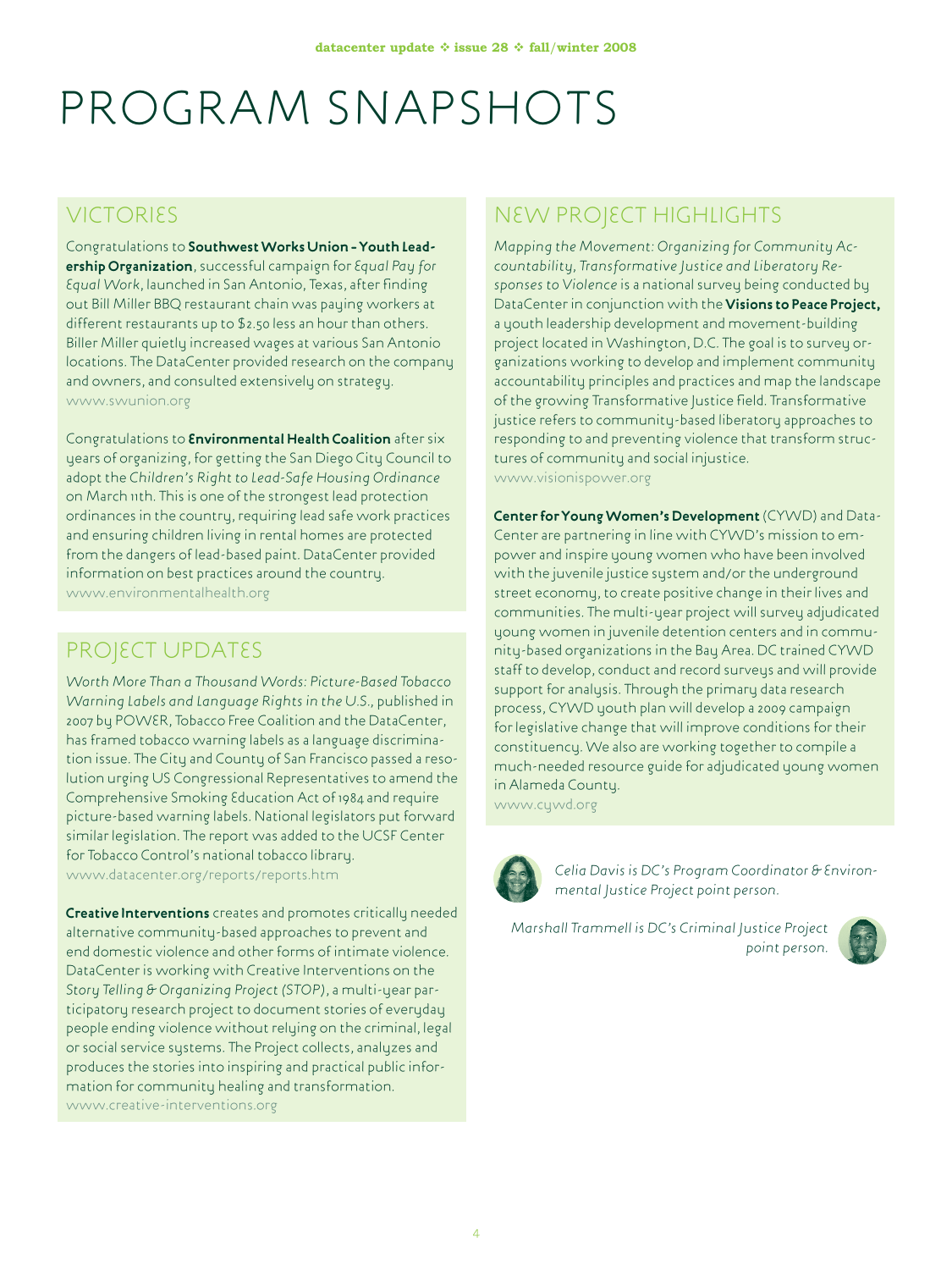# WELCOME NEW FOLKS



#### STAFF MARSHALL Trammell is a local Crimi-

nal Justice activist affiliated with such national organizations as Critical Resistance, Generation 5, Malcolm X Grassroots Movement and Estación

Libre. His interests range from global land-based community organizing, liberatory approaches to violence, mapping population fluidity, and Creative Improvised Music as a site of radical practice. Marshall grew up a Marine brat in Oahu, Hawaii, spent his early adult years in the Bay Area and has recently returned from a fellowship in Electronic Arts studies at Rensselaer Polytechnic's Tactical Media Lab.



#### BOARD ALEX VAZQUEZ is currently a Program Manager for Community Development & Services at Tides Center. Prior to Tides, she worked for six years at California Peace Action, now Peace

Action West. Alex is a graduate of UC Berkeley and holds degrees in Political Science and Ethnic Studies. She strives to incorporate the intersections of race, class, gender, and sexual orientation into social justice work.



BOARD ENRIQUE SALMÓN (pronounced sahlmóhn), Ph.D. is a Rarámuri (Tarahumara) dedicated to studying Ethnobiology and Traditional Ecological Knowledge. Enrique has a PhD.

in anthropology from Arizona State University. He is on the Board of Directors of the Society of Ethnobiology and is Director of American Indian Studies at Cal State University East Bay.



BOARD SWATI PRAKASH is the Director of the Pacific Institute's Community Strategies for Sustainability and Justice program. Previously, she served as the Environmental Health Director

at West Harlem Environmental Action (WE ACT) where she worked to merge scientific tools and community organizing efforts in low-income urban communities of color. She received an M.S. in Environmental Health from the Harvard School of Public Health, and an A.B. in Environmental Science and Public Policy from Harvard University.



BOARD YVETTE MARI Robles is the director of Bayview Hunters Point Mobilization for Adolescent Growth in our Communities (B-MAGIC) a youth-focused community-based

organization in Bayview Hunters Point, SF. She is currently on the Community Advisory Board for the Coalition of Essential Small Schools, Bayview Essential School of Music, Art and Social Justice. Yvette holds a BA in Psychology from San Francisco State University.



**INTERN MICHAEL PRESTON** is a member of the Winnemem Wintu tribe and a current student at San Francisco City College. Michael is currently working on an oral history project with

DataCenter documenting Winnemem sacred sites in order to protect and preserve them by educating people about their importance. He plans on getting a degree in Native American studies so he can help better his tribe's situation any way he can.



INTERN RACHEL GELFAND came to the DataCenter in November 2007, after graduating from Smith College with a B.A. in American Studies and a concentration in Autonomy, Racism,

and US Imperialism. She has been a part of the Winnemem Wintu Sacred Sites Project and the DataCenter's forthcoming Participatory Research Interview Toolkit. Rachel has returned east to pursue her interests in community radio and continue her work in oral history.

#### Board of Directors

Andrea Cristina Mercado *Co-Chair*

Alex Vazquez *Co-Chair*

Jessica Tovar *Secretary*

Swati Prakash

*Treasurer*

Enrique Salmón

Miho Kim

Yvette Robles

#### **STAFF**

Anna Couey *Finance & Fundraising Coordinator Coordinating Council* 

*Representative*

Celia Davis *Program Coordinator Coordinating Council Representative*

Fred Goff *President*

Leilani ly-huong Nguyen *Information Activist*

Marshall Trammell *Information Activist*

Miho Kim *Information Activist Senior Coordinating Council* 

*Representative* Saba Waheed

*Information Activist*

Interns: *Michael Preston Rachel Gelfand*

Volunteers: *Mary Anna Colwell*



1904 Franklin Street, Suite 900 Oakland, CA 94612 510-835-4692 510-835-9017 fax datacenter@datacenter.org www.datacenter.org TIN 94-2452354